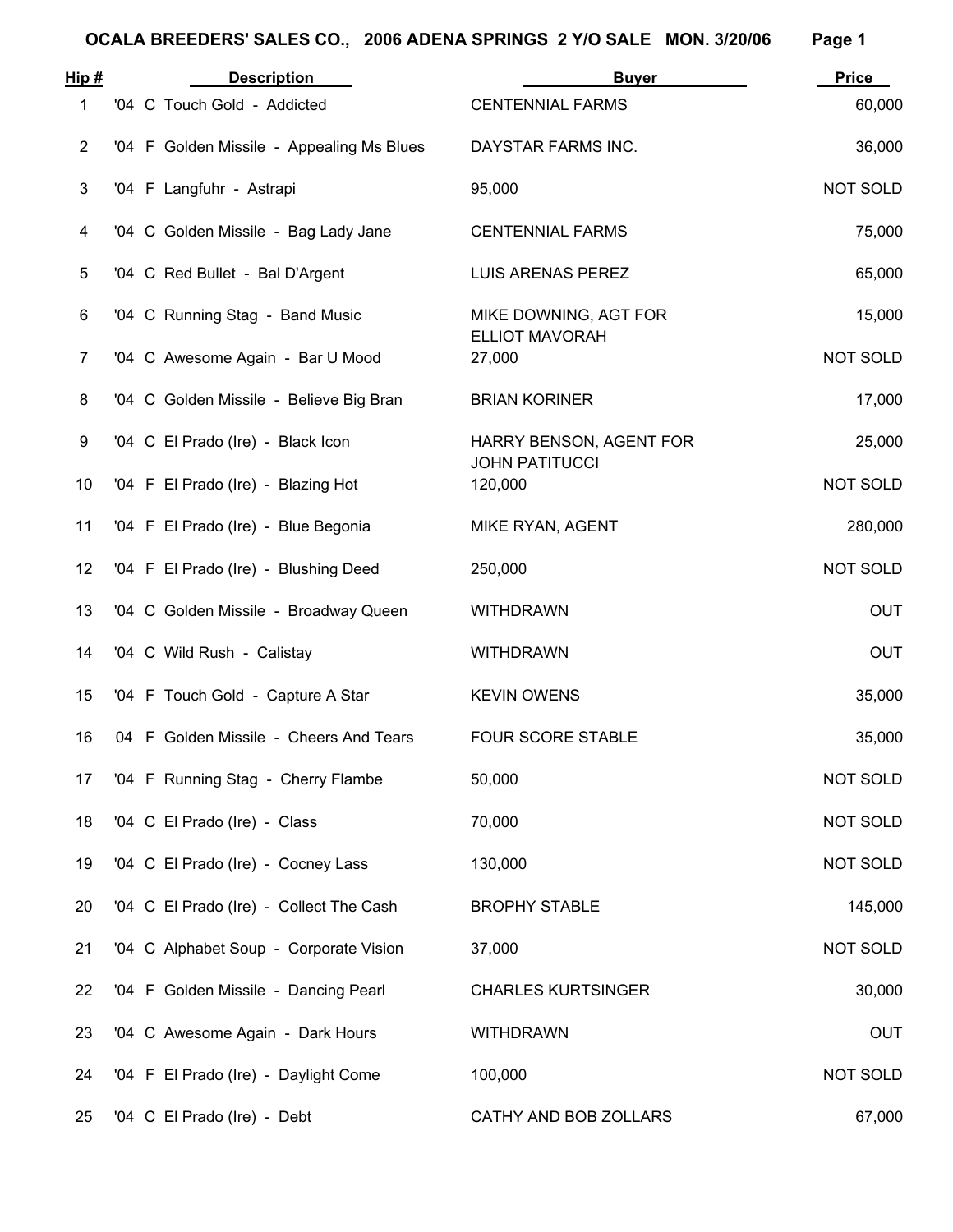| Hip# | <b>Description</b>                      | <b>Buyer</b>                                     | <b>Price</b>    |
|------|-----------------------------------------|--------------------------------------------------|-----------------|
| 26   | '04 F El Prado (Ire) - Diablo's Peace   | <b>WITHDRAWN</b>                                 | <b>OUT</b>      |
| 27   | '04 F Carson City - Eishin Houlton      | 210,000                                          | NOT SOLD        |
| 28   | '04 C War Chant - Elle                  | FRANK J. CORIGLIANO                              | 25,000          |
| 29   | '04 F Red Bullet - Enterprizing Cat     | JOHN C. KIMMEL, AGT. FOR C.P. KIMMEL             | 85,000          |
| 30   | '04 C El Prado (Ire) - Evening Hush     | 60,000                                           | NOT SOLD        |
| 31   | '04 C Golden Missile - Evita's Song     | <b>WITHDRAWN</b>                                 | <b>OUT</b>      |
| 32   | '04 F Deputy Commander - Exact          | <b>WINDHAVEN</b>                                 | 65,000          |
| 33   | '04 C Red Bullet - Family Enterprize    | DAYSTAR FARMS, INC.                              | 23,000          |
| 34   | '04 F Lite The Fuse - Flashy Cat        | 40,000                                           | <b>NOT SOLD</b> |
| 35   | '04 F Wild Rush - Flying Renee          | <b>WESLEY WARD</b>                               | 45,000          |
| 36   | '04 C Formal Gold - Free The Bride      | 190,000                                          | NOT SOLD        |
| 37   | '04 F Running Stag - Frosty Kiss        | JOHN ROSS, AGENT FOR                             | 37,000          |
| 38   | '04 F Touch Gold - Golden Glimmer       | JAM JAR RACING STALBLE<br><b>DAVID ASTAR</b>     | 45,000          |
| 39   | '04 C Golden Missile - Golden Mining    | BYRON HERDER, JR.                                | 15,000          |
| 40   | '04 C El Prado (Ire) - Golden Sunray    | 170,000                                          | NOT SOLD        |
| 41   | '04 F Golden Missile - Golden Swallow   | <b>HERMAN SOWERS</b>                             | 5,000           |
| 42   | '04 F Running Stag - Gray Touch         | <b>DAVID ASTAR</b>                               | 25,000          |
| 43   | '04 C Golden Missile - Great Beauty     | BEAR STABLES LTD.                                | 100,000         |
| 44   | '04 F El Prado (Ire) - Gud Aftanoon     | CATHY AND BOB ZOLLARS                            | 48,000          |
| 45   | '04 F Golden Missile - Here's To You    | <b>CARLOS DAVALOS</b>                            | 22,000          |
| 46   | '04 C Awesome Again - Herzblatt         | ERIC REED, AGENT FOR<br><b>FRANK ST. CHARLES</b> | 30,000          |
| 47   | '04 F Wild Rush - Hickory Crest         | <b>DON AMOS</b>                                  | 70,000          |
| 48   | '04 C Awesome Again - Holy Blitz        | 100,000                                          | NOT SOLD        |
| 49   | '04 C Touch Gold - Holy Golightly       | 45,000                                           | NOT SOLD        |
| 50   | '04 F El Prado (Ire) - Holywood Picture | <b>BRIDLEPATH STABLE</b>                         | 100,000         |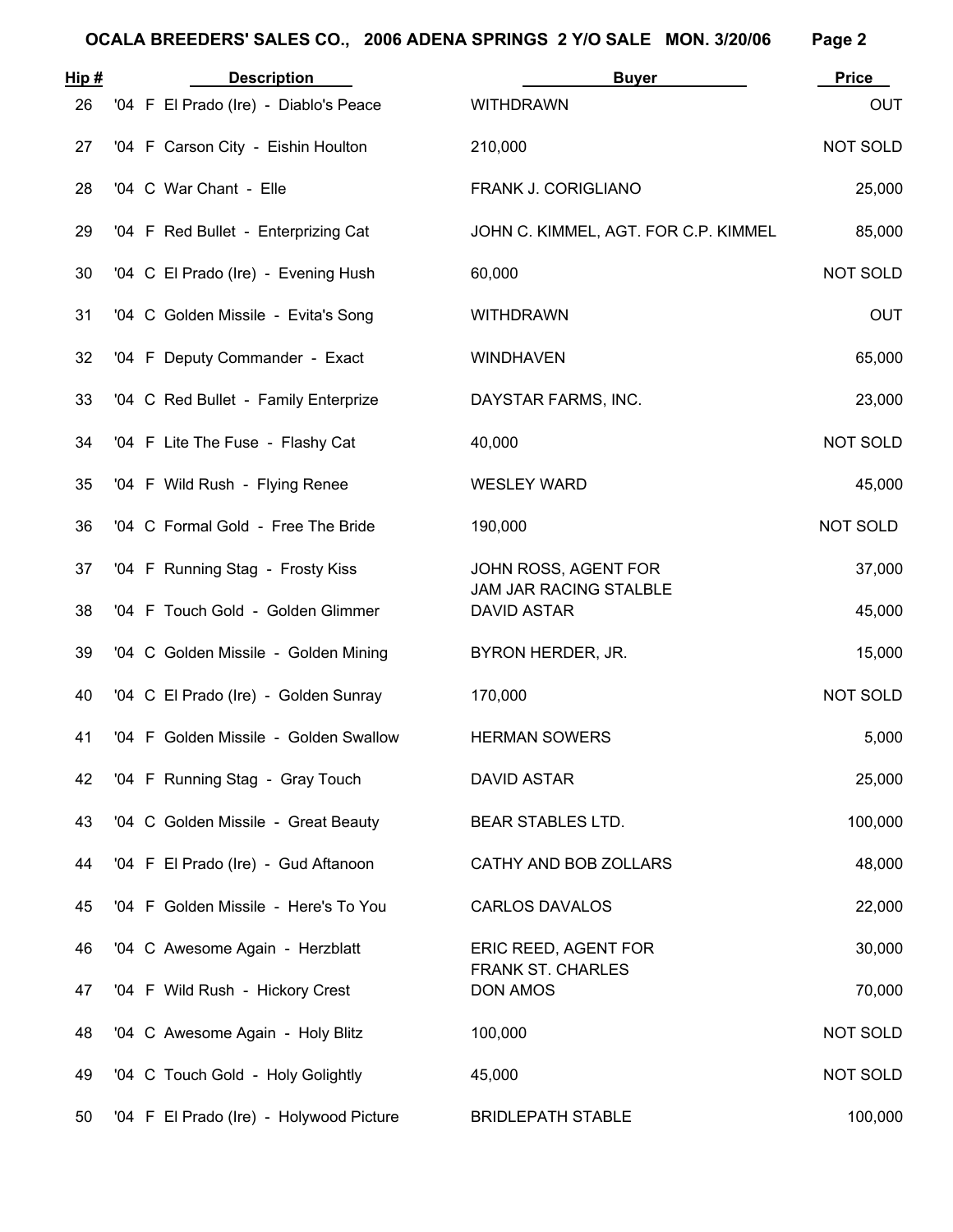| <u>Hip #</u> | <b>Description</b>                      | <b>Buyer</b>                                    | <b>Price</b>    |
|--------------|-----------------------------------------|-------------------------------------------------|-----------------|
| 51           | '04 C Alphabet Soup - Honey Eyed        | 130,000                                         | NOT SOLD        |
| 52           | '04 C El Prado (Ire) - Indy Queen       | 675,000                                         | <b>NOT SOLD</b> |
| 53           | '04 F Touch Gold - Knot So Clever       | 200,000                                         | NOT SOLD        |
| 54           | '04 F Distorted Humor - Kris Is It      | MIKE RYAN, AGENT                                | 400,000         |
| 55           | '04 C Alphabet Soup - Langoureuse       | <b>CALVIN JOHNSTON</b>                          | 47,000          |
| 56           | '04 F Red Bullet - Lazer Eye            | DAYSTAR FARMS, INC.                             | 24,000          |
| 57           | '04 C Alphabet Soup - Luck Abounds      | VERSATILE THOROUGHBREDS LLC                     | 25,000          |
| 58           | '04 C El Prado (Ire) - Lucky Marty      | 80,000                                          | <b>NOT SOLD</b> |
| 59           | '04 F Awesome Again - Magical Maiden    | 100,000                                         | NOT SOLD        |
| 60           | '04 C El Prado (Ire) - Mambo Madness    | 70,000                                          | <b>NOT SOLD</b> |
| 61           | '04 C Red Bullet - Marimba Belle        | <b>JACK SMITH III</b>                           | 20,000          |
| 62           | '04 F Cee's Tizzy - Marquise Miss       | <b>BRIDLEPATH STABLES</b>                       | 75,000          |
| 63           | '04 C Running Stag - Midday Fun         | 170,000                                         | NOT SOLD        |
| 64           | '04 C Langfuhr - Miners Mirage          | CATHY AND BOB ZOLLARS                           | 45,000          |
| 65           | '04 F Golden Missile - Montana Cat      | PAUL ROCAMORA                                   | 30,000          |
| 66           | '04 F Touch Gold - Moonlight Affair     | <b>GABE GROSSBERG</b>                           | 35,000          |
| 67           | '04 C Awesome Again - My Dear Abby      | THOMAS SOLLITTO, AGENT FOR                      | 72,000          |
| 68           | '04 C El Prado (Ire) - Mysteriously     | CHRISTOPHER J. HALL<br>ALEX AND JO ANN LIEBLONG | 45,000          |
| 69           | '04 C Running Stag - My Valley Girl     | ALEX AND JO ANN LIEBLONG                        | 40,000          |
| 70           | '04 C Alphabet Soup - Nappelon          | LUIS ARENAS PEREZ                               | 45,000          |
| 71           | '04 F Alphabet Soup - Naughty N Haughty | <b>KEVIN OWENS</b>                              | 45,000          |
| 72           | '04 F Running Stag - Navajo Pearl       | DAYSTAR FARMS, INC.                             | 20,000          |
| 73           | '04 C El Prado (Ire) - Nice Change      | <b>JACK SMITH III</b>                           | 115,000         |
| 74           | '04 C Running Stag - Nice Dilemma       | 50,000                                          | NOT SOLD        |
| 75           | '04 C Golden Missile - No Foul Play     | <b>WITHDRAWN</b>                                | <b>OUT</b>      |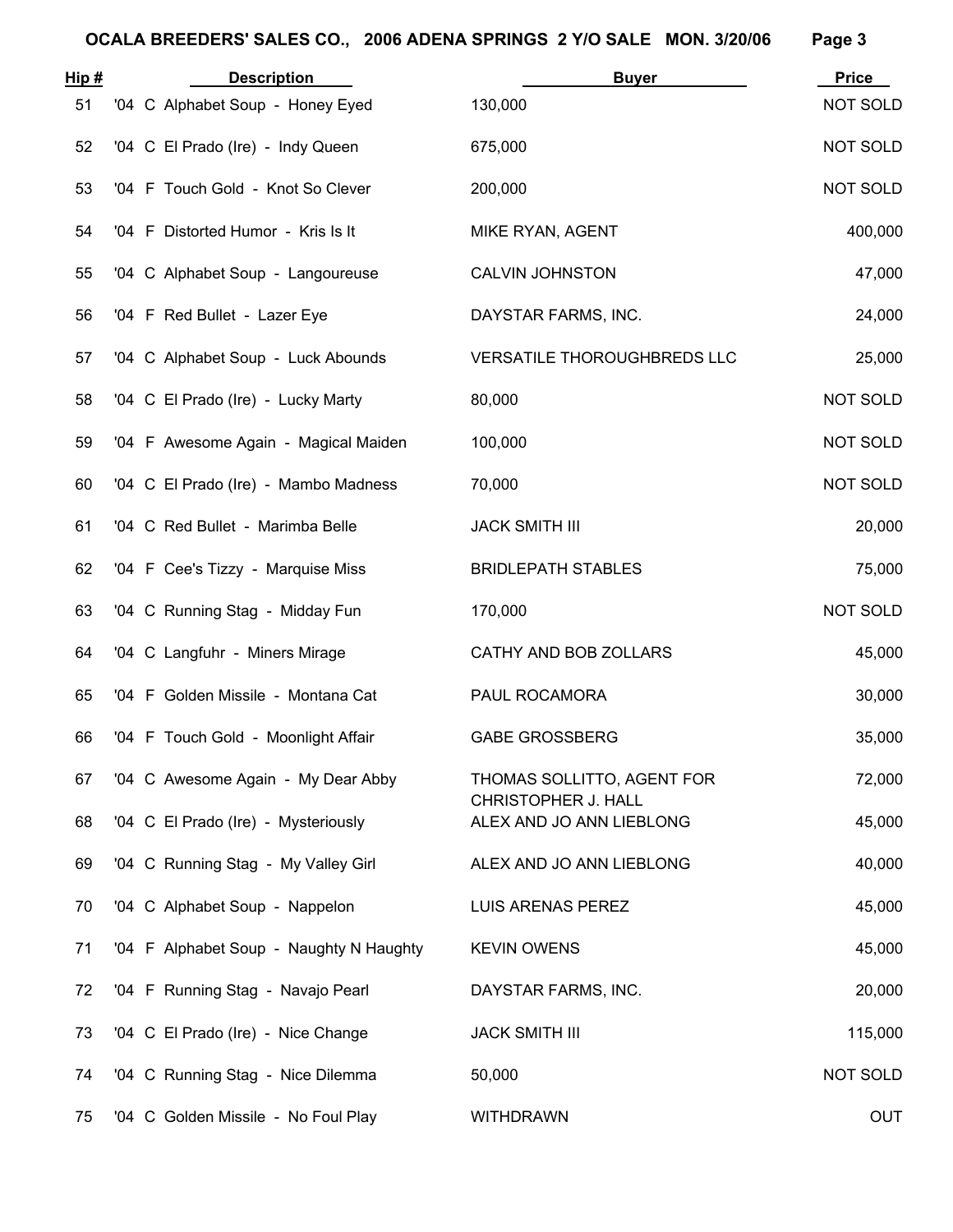| Hip# | <b>Description</b>                      | <b>Buyer</b>                                     | <b>Price</b> |
|------|-----------------------------------------|--------------------------------------------------|--------------|
| 76   | '04 F Storm Boot - Oogalah              | <b>CARLO TUCCI</b>                               | 100,000      |
| 77   | '04 F Running Stag - Oriental Answer    | 45,000                                           | NOT SOLD     |
| 78   | '04 C Touch Gold - Perfect Pearl        | <b>TRIPLE AAA RANCH</b>                          | 62,000       |
| 79   | '04 C El Prado (Ire) - Perfect Six      | CAM GAMBOLATI, AGENT FOR<br>OL MEMORIAL STABLES  | 190,000      |
| 80   | '04 C Bertrando - Playtime              | ERIC REED, AGENT FOR<br><b>FRANK ST. CHARLES</b> | 15,000       |
| 81   | '04 F Alphabet Soup - Polka Queen       | <b>JIM HILL</b>                                  | 65,000       |
| 82   | '04 C Red Bullet - Poopsie              | <b>DAVID ASTAR</b>                               | 35,000       |
| 83   | '04 F Golden Missile - Powerful Nation  | <b>WITHDRAWN</b>                                 | <b>OUT</b>   |
| 84   | '04 C Touch Gold - Punchbowl            | 40,000                                           | NOT SOLD     |
| 85   | '04 C Touch Gold - Purple Princess      | 55,000                                           | NOT SOLD     |
| 86   | '04 C Running Stag - Queen St. West     | FRANK J. CORIGLIANO                              | 10,000       |
| 87   | '04 F Touch Gold - Questelavita         | KWEN KYUNG JA, AGENT                             | 10,000       |
| 88   | 04 C Red Bullet - Rabiadella            | 260,000                                          | NOT SOLD     |
| 89   | '04 F El Prado (Ire) - Racey Lady       | <b>WITHDRAWN</b>                                 | <b>OUT</b>   |
| 90   | '04 F Golden Missile - Raging Love      | DAYSTAR FARMS, INC.                              | 12,000       |
| 91   | '04 F Running Stag - Real Rose          | <b>WITHDRAWN</b>                                 | <b>OUT</b>   |
| 92   | '04 C Awesome Again - Reggae Queen      | <b>CENTENNIAL FARMS</b>                          | 300,000      |
| 93   | '04 C Awesome Again - Reinfree          | <b>WESLEY WARD</b>                               | 25,000       |
| 94   | '04 F Golden Missile - Roaring Twenties | 200,000                                          | NOT SOLD     |
| 95   | '04 F Awesome Again - Royal Fact        | 55,000                                           | NOT SOLD     |
| 96   | '04 C Johannesburg - Runaway Ab         | <b>WITHDRAWN</b>                                 | <b>OUT</b>   |
| 97   | '04 F Golden Missile - Searching High   | <b>MARY SURRENCY</b>                             | 47,000       |
| 98   | '04 F Red Bullet - Selena Rose          | 230,000                                          | NOT SOLD     |
| 99   | '04 F El Prado (Ire) - Skipping Around  | 70,000                                           | NOT SOLD     |
| 100  | '04 C Awesome Again - Speed To Burn     | <b>BRIDLEPATH STABLE</b>                         | 65,000       |